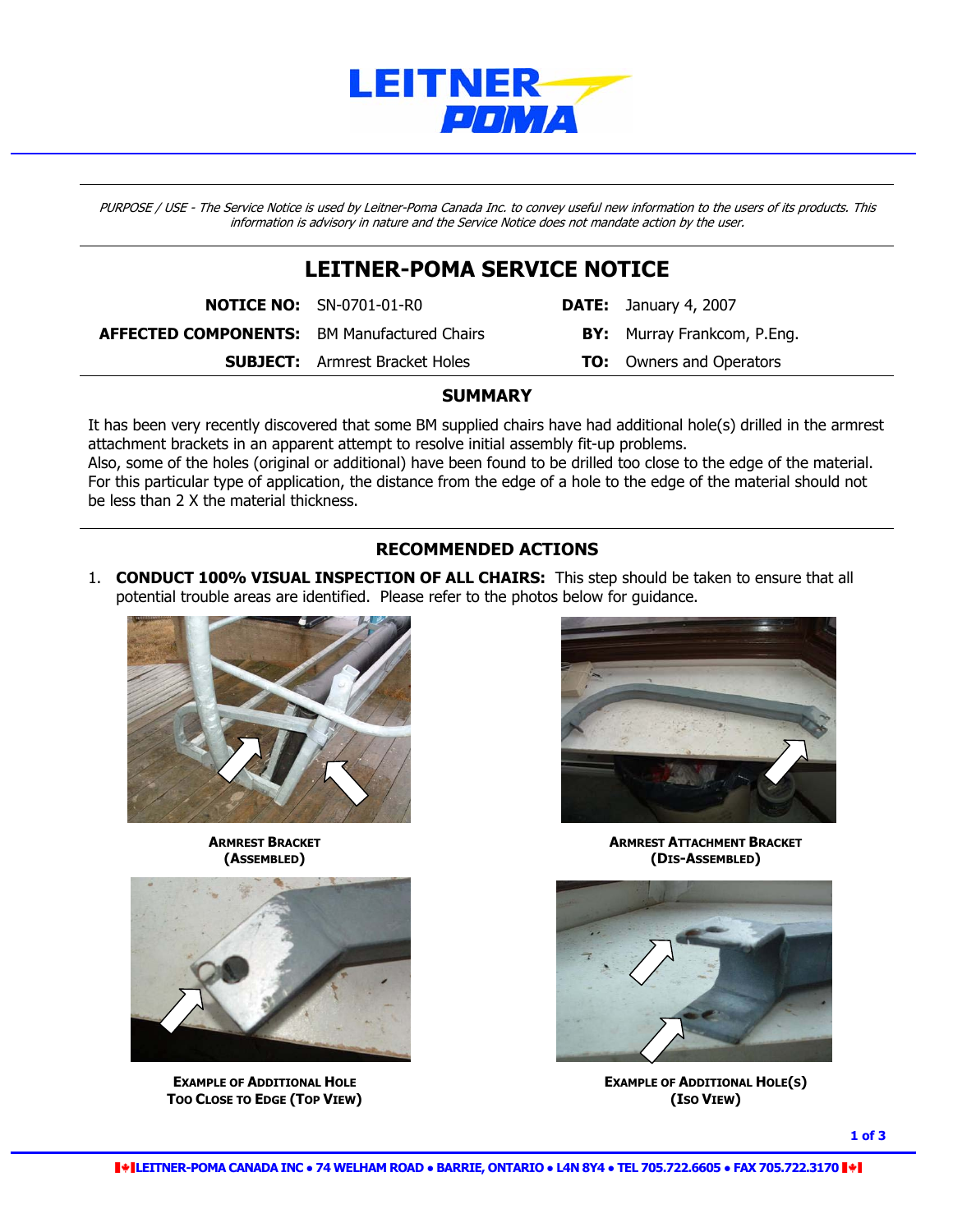



#### **EXAMPLE OF HOLE TOO CLOSE TO EDGE**

- 2. **REPORT ANY OCCURENCES:** If any extra holes are found, or if a holes edge is found to be closer than 2 X the material thickness from the material edge, please contact Leitner-Poma Canada by fax and provide a summary report indicating the installation number of the lift and the quantity of carriers that have been affected. A repair procedure is being developed and will be distributed accordingly.
- 3. **CONFIRM THE RECEIPT OF THIS NOTICE:** (mandatory) Please complete, sign, and fax back the following page as acknowledgement of receipt to:

# **Leitner-Poma Canada at 705.722.3170 Attn: Murray Frankcom**